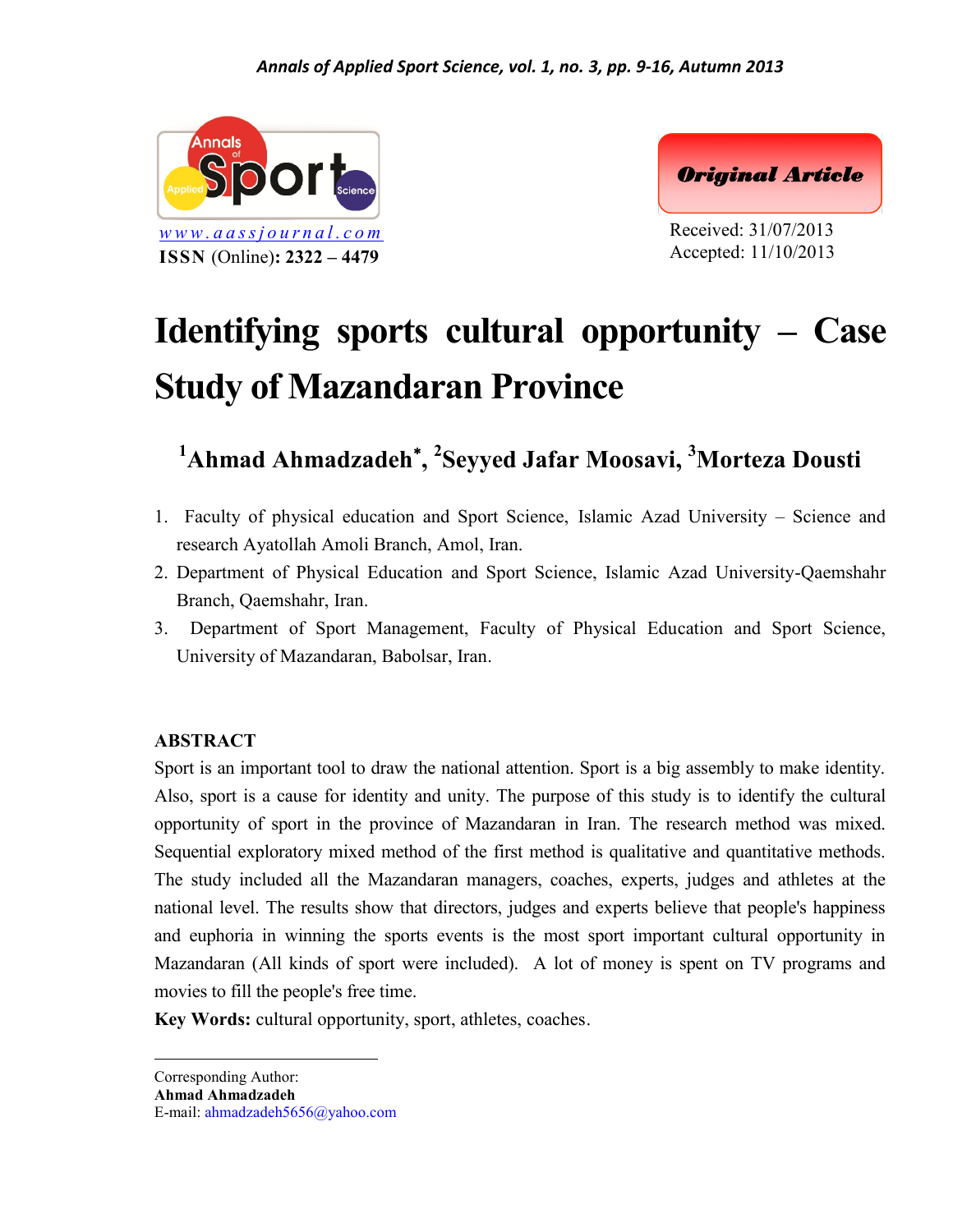## **INTRODUCTION**

Sport has a range of benefits at both the community and individual level. At the community level, sport brings people together, breaks down barriers and unites those who may have nothing else in common. Sport has a unique ability to transcend race, religion, gender and creed Sport refers to a playful self-development, self-actualization, and competitive use of physical and mental skills. The history of sports activities is as long as the history of humans (1). It is well-documented that sports activities have long been part of human's cultural activity (2). Culture and idolatry, sport are powerful tools for building community cohesion. Activities like football, music, local history and filmmaking offer natural opportunities for people to come together and participate in community life. They break down barriers between diverse groups and can help create a sense of local pride and belonging (3).

The emergence of sport as a significant policy area, although often as part of a wider cultural block, has also been paralleled by attempts to reform its delivery in line with attempts by governments to modernize the state and ensure that policy-making is more effective and efficient (4).

Murphy and White (1995) reported that sports and physical activities play a significant role in spiritual and transcendental experiences (5).

Watson et al., (2005) and Czech et al., (2004) showed that existential psychology may be used to investigate the sources of individual morality in sports (7 ,6). For some athletes, existential and phenomenological concepts include aspects of spirituality such as religiosity and the philosophy of life (8).

The meaning of culture in every society is in proportion to their meanings of life. Edward Tyler says, "Culture is a complex set of issues including knowing, beliefs, arts, morals, laws, customs and any other capabilities achieved by man as a member of society (9). Many researchers believe that sport is, in fact, the social manifestation of cultural aspect of plays and games. The main problem, in the cultural aspect, is to study the sports behaviors and the definition of its role in the whole cultural frame, and this is not as easy as it looks. Many researchers have shown that culture and sport are closely related to each other and can influence on each other too (17-10). Richard Croatia says that the Hebrews has, at least, a dozen words in their language to describe dance and play, but some game species are related to which the ancient Hebrews considered them immoral (18). When the athlete have a sense of responsibility to others, enjoy prayers and follow a clear goal in their lives, they can take a positive attitude toward sports competitions (8).

Donnelly (1993) concluded in his research that the members of both groups (body builders and endurance runners) manifest their personal and behavioral traits with sports norms (19). Physical damage were caused by excessive physical exercise endurance runners, unhealthy behaviors, nutrition and weight control strategies among female university athletes and amateur sports (19).

The interdependence of sport and culture was previously discussed in sport's relation to culture with the emphasis on values, sport's function for the socio-cultural system and its relation to change and evolution. The system of sport, as an integrated part of the socio-cultural system, seems to depend on the industrialized, technological or protestant religious system. Yet, it cross-culturally appears that these systems, as intermediate variables, are just special cases of a more general system. This is determined for sport by the achievement value, a value of collectivity and supposedly power orientation. On the basis of these cultural value orientations, one may explain the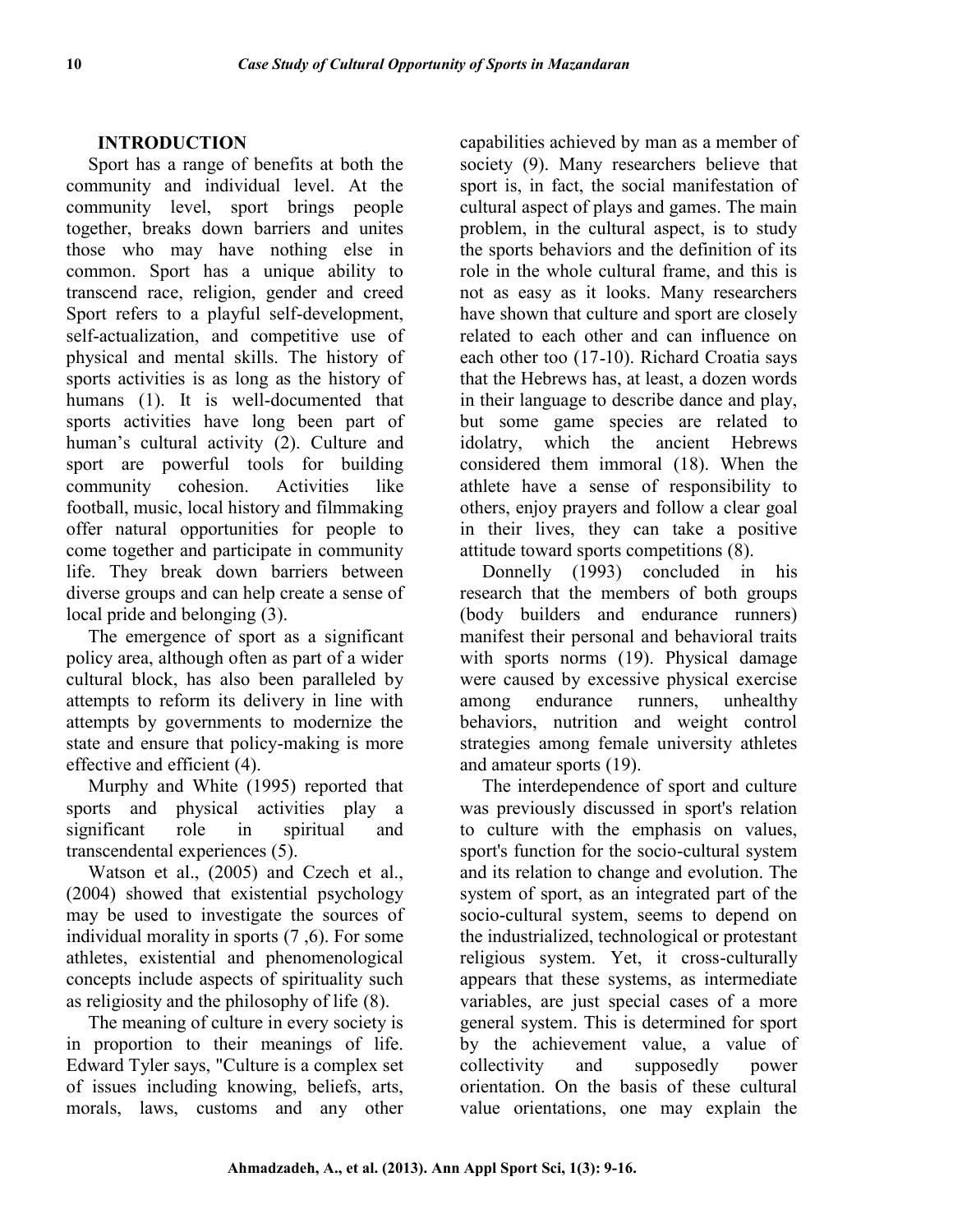uneven distribution of sport as such and of team sports versus individual sports in certain socio-cultural systems. Sport's function for a socio-cultural system can mainly be seen for pattern maintenance and integration, in modern policy dominated societies as well as for goal attainment. In primitive cultures it is universal and thus functions for adaptation as well (20).

Despite the large number of studies on culture and sport (27-21), the cultural opportunity between athletes has received little attention (28-21).

The objective of this study is to identify of sport cultural opportunity in the province of Mazandaran. Considering the impact of cultural opportunity in sport, this study will create some criteria to inform the directors.

## **MATERIALS AND METHODS**

Considering the main goal of research and posed issues, the research methods will be the combined method. The mixed method is of kind of sequential exploratory method that, first, is the qualitative and, then, the quantitative method .In this process, the researcher is seeking to survey about an indefinite situation. For this purpose, first he collects qualitative data deals .This stage leads him to describe countless aspects of phenomena. Using this initial identification, the possibility of formulating hypothesis on the occurrence of the phenomenon is provided. After that, for the next step, the researcher can test the assumptions through collecting quantitative data. So, in this type of mixed research designs, qualitative data is more important. Moreover, the sequence of collecting the data originally starts with qualitative data and then quantitative data. Finally, based on the research findings from the qualitative data, the researcher aims at collecting the qualitative data for extending the possible findings.

**The Qualitative Stage.** Using semi structured interviews and of comprehensive kind of interviews with a number of coaches, referees, executives, professionals and athletes (All kinds sports were included), identifying the factors related to the research was begun and, the whole 21 variables related to sports cultural opportunity in were identified in Mazandaran. In this method, a number of special samples are not pre-determined. Second qualitative method is used by the time the model is not performed, while sampling continues. Therefore, purposeful and snowball sampling methods are used in the first stage of research. The number of samples reached 32 by the time the model reaches saturation.

**The Quantitative Stage.** The purpose of this stage was to weigh and rank variables identified in the qualitative stage. In qualitative stage, a total of 21 sports cultural variables were identified in Mazandaran. One of the best methods for weighing and ranking the variables is the AHP (Analytical Hierarchy Process) method.

By using the Delphi group, the number of variables was reduced to 7 variables. The method is a structured communication technique, originally developed as a systematic, interactive forecasting method which relies on a panel of experts. The group consists of thirty-two people who were interviewed.

After reducing the number of variables identified from the qualitative (interview), the weight of AHP method was used to rank the variables.

AHP is a multi-objective or multi-criteria measurement which helps address the complicated decision problems. It does so by the problem, identifying decision-making factors, measuring the importance of the factors, and synthesizing all the decision-making factors (29). AHP reflects a simple fact that the nature of decision-making requires a series of logical considerations of different factors involved in a certain decision- making situations. Many times, decision-making factors are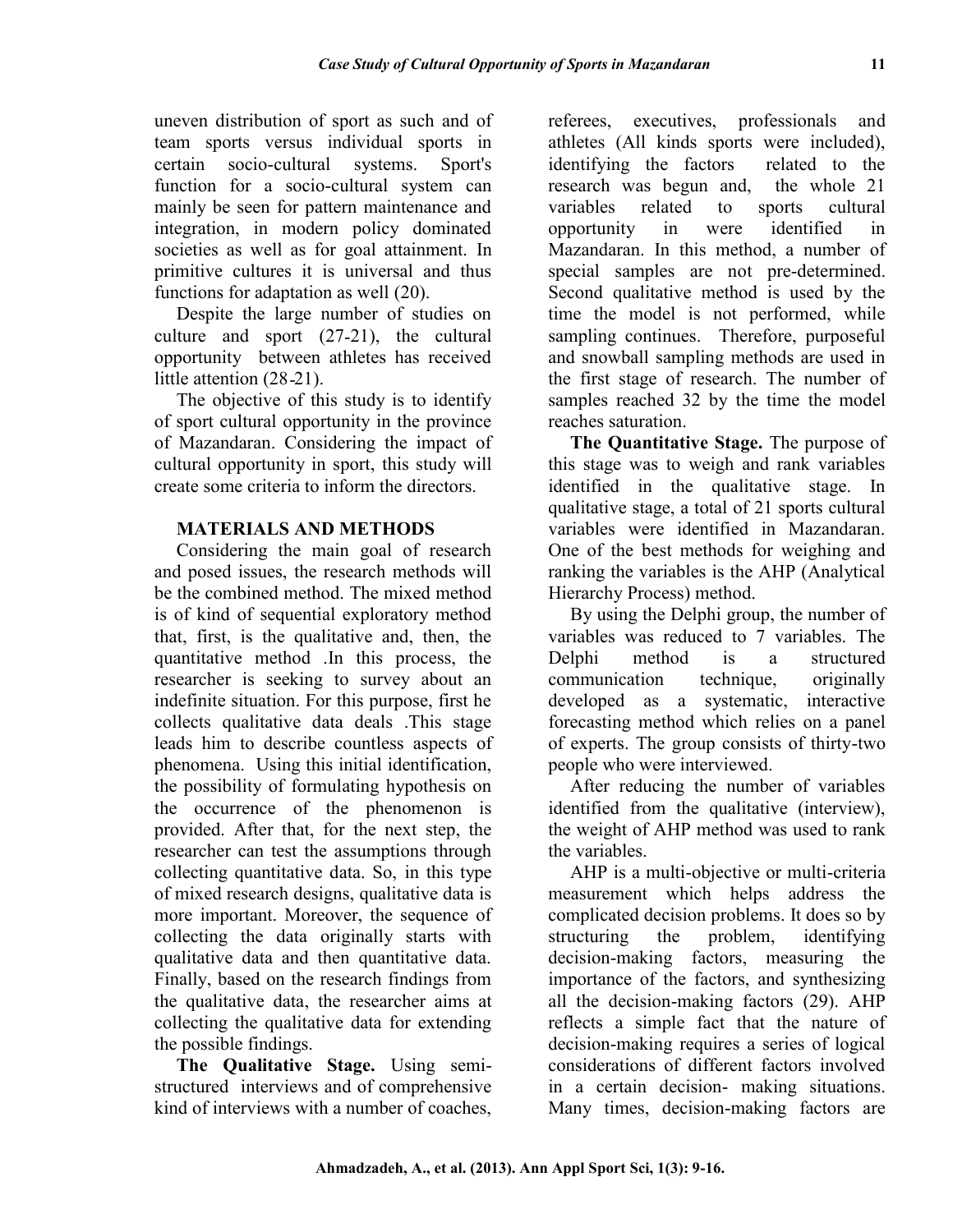difficult to quantify or prioritize as they are intangible, subjective, and non-quantifiable. One of the advantages of AHP is that the method can convert intangible factors into numerical values, and systematically evaluate the weights of selected factors in pairs through a series of comparisons (29). Therefore, the cornerstone of AHP is the logic of pair-wise comparison. The pair-wise comparisons allow the production of the relative importance value, which is called weight.

The Sampling way: Totally, this research will happen in two steps, and sampling is appointed in each step.

First step of research uses qualitative ways that gathered 32 interviews. As shown in Table1, the number and variety of interviews are based on the separated place, work and social situation.

Second step of research: in this step, we use AHP method. About 90 questionnaires of AHP were completed.

Table 1: The number and variety of interviews based on separated place, work and social situation

| Place, work and social situation | Number of human |
|----------------------------------|-----------------|
| coaches                          |                 |
| Manager                          | 14              |
| Expert                           | Ю               |
| referee                          |                 |
| Athlete                          |                 |
| total                            |                 |

|         | Table 2. The number of completed questionnaires of ATTI |
|---------|---------------------------------------------------------|
| Group   | Number                                                  |
| referee |                                                         |
| coaches | 19                                                      |
| Athlete | 25                                                      |
| Manager | 17                                                      |
| Expert  | 22                                                      |
| Total   | 90                                                      |

**Table 2: the number of completed questionnaires of AHP**

Although it is desirable to consider many factors during a decision-making process, it is important to keep the number of factors limited for pair-wise comparisons. There is no specific rule regarding the number of factors. However, it is recommended that the number of factors should not exceed 10 variables (30).

In order to conduct an AHP analysis, a questionnaire which asks a series of pair wise comparison of factors was created. Survey respondents were asked to provide answers based on their own preferences by comparing two given factors. There was a

question of which of the two factors has a greater weight in the choice and how much greater. AHP, then, transforms each preference to a numerical value which can be compared and evaluated. The relative importance is given a value on a scale of 1– 9.

#### **RESULTS**

.

AHP results revealed that respondents considered people's happiness and euphoria in winning the sports events, as the most important consideration (see Table 3).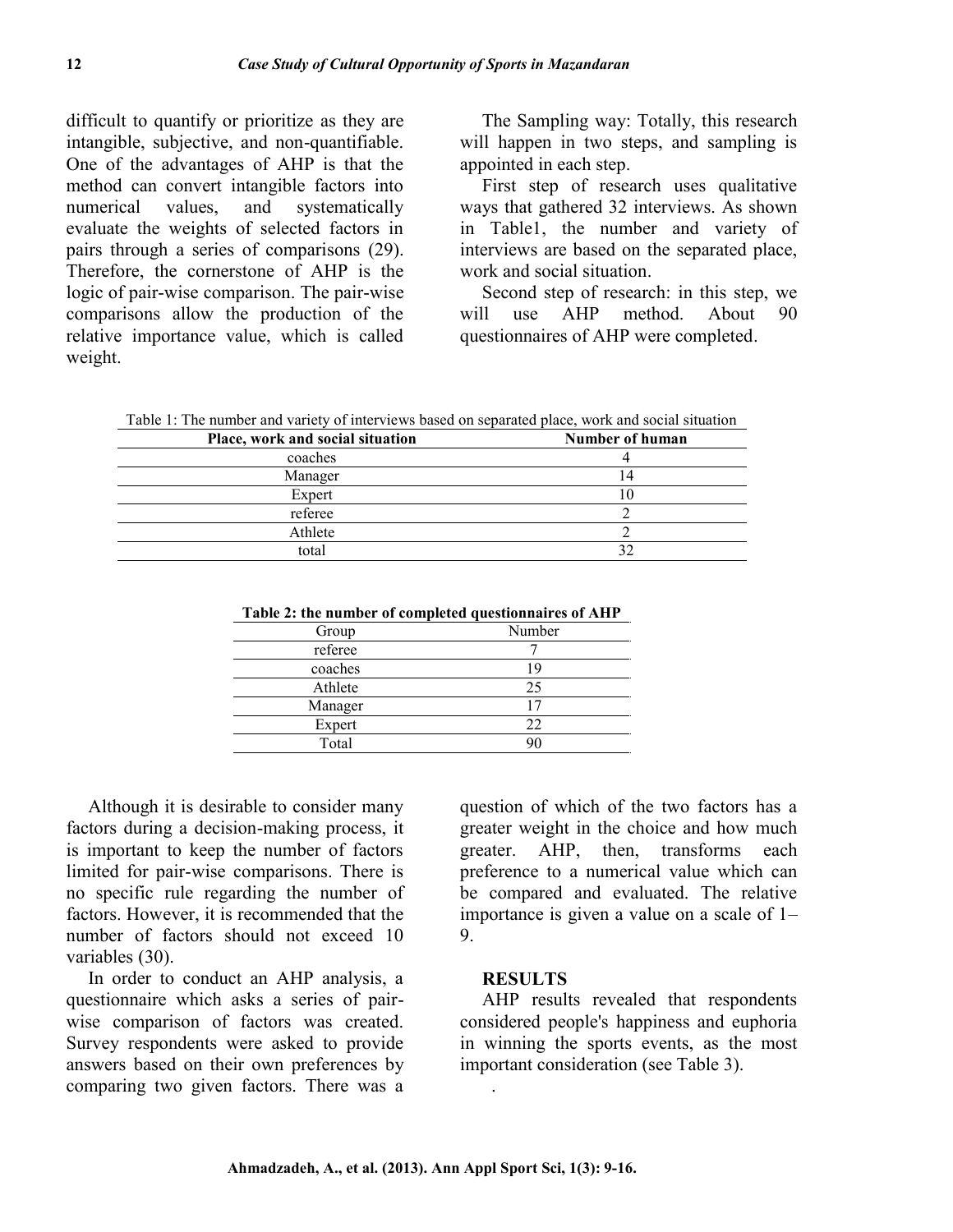| Tuoto 5. variaotos and doscribitons                             |                     |        |
|-----------------------------------------------------------------|---------------------|--------|
| variables                                                       | Weight of variables | rating |
| people's happiness and euphoria in winning the sports events    | 0/208               |        |
| Presence of Mazandarani athletes in National team               | 0/176               |        |
| participating of athletes with Islamic Coverage in competitions | 0/146               |        |
| athletes as modeling in society                                 | 0/142               |        |
| developing sport for all between women and men                  | 0/127               |        |
| Globalization of culture                                        | 0/12                |        |
| Increasing the tolerance between Mazandarani athletes           | 0/081               |        |
|                                                                 |                     |        |

Table 3: variables and descriptions

#### **DISCUSSION and CONCLUSION**

The results of the research showed that directors, judges and experts believe that people's happiness and euphoria in winning the sports events is the most important cultural opportunity in Mazandaran. A lot of money is spent on TV programs and movies to fill the people's free time. Sport is one of the best choices to fill the time with the difference that it causes the physical happiness for man. In addition, the athlete's or team's success is the success of their own people and makes them happy.

Exercise is the cause of euphoria and solidarity. Athletes are representatives of governments and their people. When they win, this victory is a symbol of the victory of the people and their governments. In the 1900 Olympics, United States' athletes in America were better than their European ideology, counterparts. This demonstrates the increasing superiority of the human resources of the America's next top (31).

Koch (2007) in a study entitled " Sport and politics during the Cold War: reflections on agency and identity by Canadian Olympians, 1970s to 1980s ", investigated the influence of politics in shaping social identity of athletes in Canada in the 1970s and 1980s. The research examined the experiences of Canadian Olympic athletes during the decades of 1970 and 1980. The main issue in this research was about the ideology of the Olympics and Canadian political aims for sport during the 1970's and 1980s, causing a unique social and national identity for the sportsmen. The outcome of the research showed that there are shared points between the ideology of the Olympics and political aims in a way that caused the Canadian athletes experience a period of life that resulted in an identity that uniquely shaped the sports community of the Canada during the 1970s and 1980s. The results also showed that, in response to the social and political atmosphere of the 1970s and 1980s, Canadian athletes had higher levels of interest and enthusiasm in athletic competition. In Canada, the 1970s was a period of division. As a state and a state anti-British nationalism, the dominance threatened the division of the country and the dominance of the US on culture and economy of the Canada resulted in national identity crisis in Canada. As a result, the Canadian government tried to stop the threat of state oriented vision. Cultural and social significance of sport made it a lovely issue for political exploitation. In an effort to eliminate the state-oriented attitude in Canada, politicians focused on sports as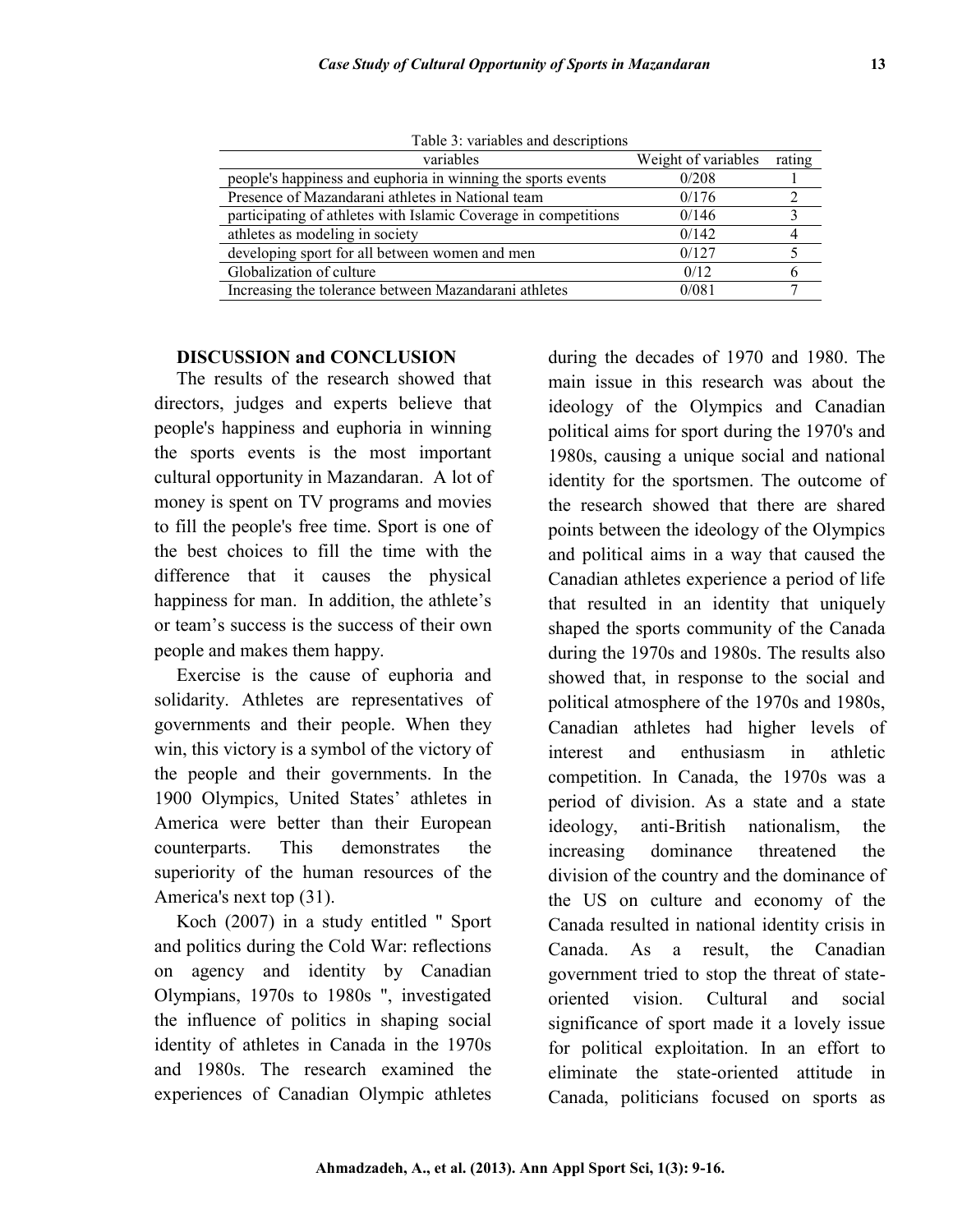means for unity and to create a collective identity. Politicians were hoping that success in competition influence on local disputes, legal administration and improvement of self-esteem and national honor. The results show that Canada's National Olympic Committee in the 1970s and 1980s obviously followed the political aims of the Canada government. The results also

indicated that the Government of Canada wanted its Olympic athletes to be inspiring, cultural representatives and a role model for their nation. In contrast, the International Olympic Committee urged the athletes to represent themselves as international institutions. IOC wanted the athletes to show the spirit of the Olympics and world peace (32).

#### **REFFRENCES**

- 1. Beck D, Bosshart L. Sports and Media. Communication Research Trends. 2003;22(4):4-43.
- 2. L'Etang J. Public relations and sport in promotional culture. Public Relations Review. 2006;32(4):386-94.
- 3. Sport England. Active Communities and Bringing Communities together through Sport and Culture. London: 1999.
- 4. Coaffee J. Sport, culture and the modern state: emerging themes in stimulating urban regeneration in the UK. International Journal of Cultural Policy. 2008;14(4):377-97.
- 5. Murphy M, White RA. In the Zone: Transcendent Experience in Sports. 2nd ed: Open Road Media; 2011. 302 p.
- 6. Czech DR, Wrisberg CA, Fisher LA, Thompson CL, Hayes G. The experience of Christian prayer in sport: An existential phenomenological investigation. Journal of Psychology and Christianity. 2004;23(1):3-11.
- 7. Watson NJ, Nesti M. The Role of Spirituality in Sport Psychology Consulting: An Analysis and Integrative Review of Literature. Journal of Applied Sport Psychology. 2005;17(3):228-39.
- 8. Azimirad J, Jalilvand M. Relationship between spiritual transcendence and competitive anxiety in male athletes. European Journal of Experimental Biology. 2012;2(4):1095-7.
- 9. Blanchard K. The Anthropology of Sport: An Introduction. illustrated, revised ed: Bergin & Garvey; 1995. 306 p.
- 10. Allison M. Sport, Culture and Socialization. International Review for the Sociology of Sport. 1982;17(4):11-37.
- 11. Anders G. Sport and Youth Culture. International Review for the Sociology of Sport. 1982;17(1):49-60.
- 12. Arbena J. Sport and society in Latin America: diffusion, dependency, and the rise of mass culture: Greenwood Press; 1988. 162 p.
- 13. Birrell S, Cole CL. Women, Sport, and Culture. illustrated ed: Human Kinetics; 1994. 408 p.
- 14. Borisov JV. Physical Culture and Sport in the System of Cultural Values of the Rural Population. International Review for the Sociology of Sport. 1981;16(2):45-55.
- 15. Boyle R, Haynes R. Power Play: Sport, the Media and Popular Culture. revised ed: Edinburgh University Press; 2009. 254 p.
- 16. Burrows L, McCormack J. School culture meets sport: A case study in New Zealand. European Physical Education Review. 2011;17(3):301-12.
- 17. Burstyn V. The Rites of Men: Manhood, Politics, and the Culture of Sport. reprint, revised ed: University of Toronto Press; 1999 388 .p.
- 18. Krawczyk Z. Sport and Culture. International Review for the Sociology of Sport. 1980;15(3-4):7-18.
- 19. Donnelly P. Subcultures in sport: Resilience and transformation. In: Ingham AG, Loy JW, editors. Sport in social development: traditions, transitions, and transformations. illustrated ed: Human Kinetics Publishers; 1993. p. 119-45.
- 20. Lüschen G. The Interdependence of Sport and Culture. International Review for the Sociology of Sport. 1967;2(1):127-41.
- 21. Burdsey D. SPORT AND CHALLENGES TO RACISM. Ethnic and Racial Studies. 2011;35(1):162-3.
- 22. Cole CL. Resisting the Canon: Feminist Cultural Studies, Sport, and Technologies of the Body. Journal of Sport & Social Issues. 1993;17(2):77-97.
- 23. Fisher LA, Butryn T, Roper EA. Applied Research Diversifying (and Politicizing) Sport Psychology Through Cultural Studies: A Promising Perspective. The Sport Psychologist (TSP). 2003;17(4):391-405.
- 24. London HB. Transformations: Cultural challenges faced by first-generation students. New Directions for Community Colleges. 1992(80):5-11.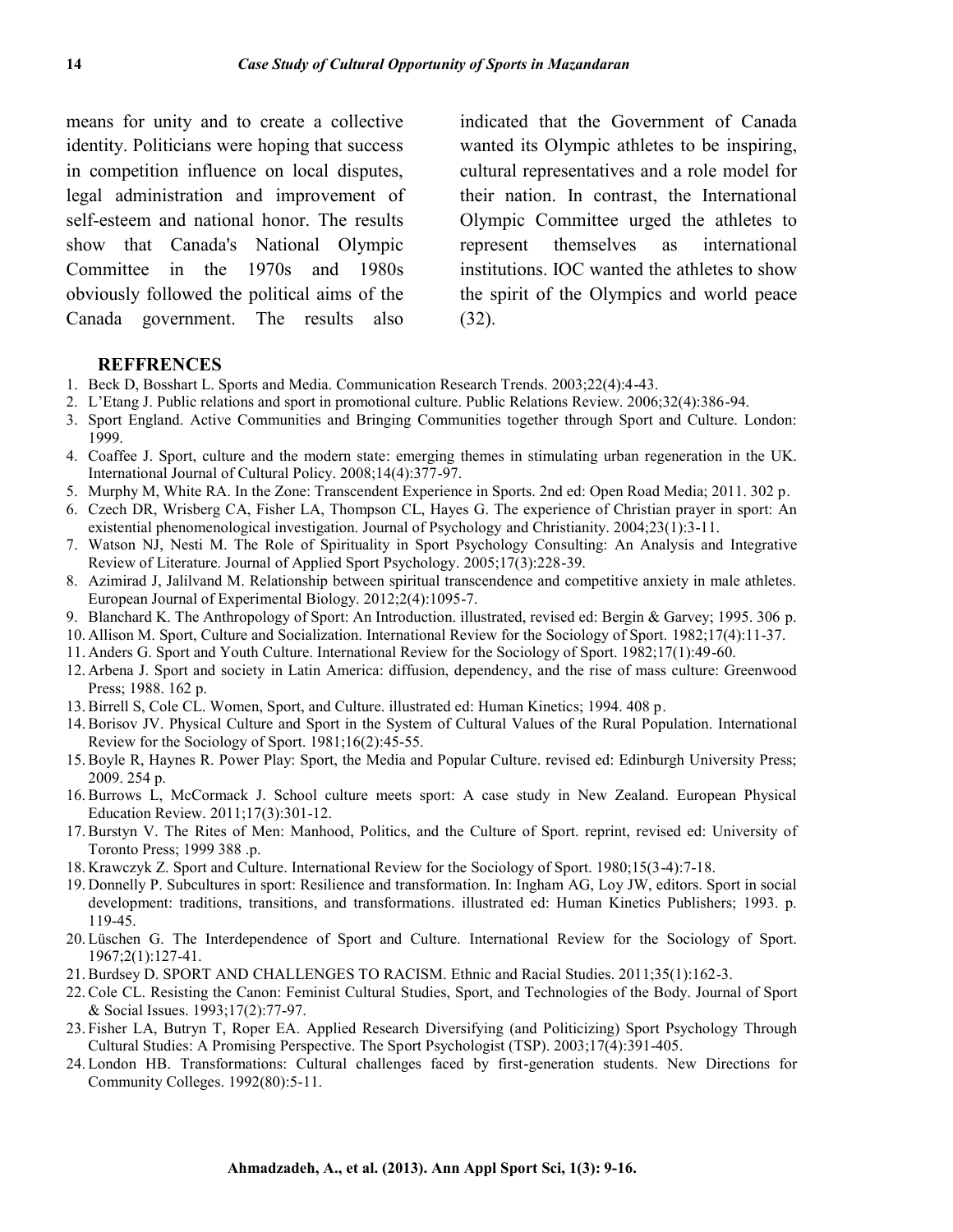- 25. Safari M, Razavi SMH, Dousti M. Relationship between organizational culture and organizational structure of the general office of Sport and Youth of Mazandaran Province. International Journal of Sport Studies. 2012.9 -173:(3)2;
- 26. Stoddart B. Sport, cultural imperialism, and colonial response in the British empire. Comparative Studies in Society and History. 1988;30(4):649-73.
- 27. Viljamaa K. Technological and Cultural Challenges in Local Innovation Support Activities—Emerging Knowledge Interactions in Charlotte's Motor Sport Cluster. European Planning Studies. 2007;15(9):1215-32.
- 28. Dousti M, Goodarzi H, Asadi M, Khabiri M. Politics in sport of Iran. International Journal of Sport Studies. 2012;2(3):136-46.
- 29. Saaty TL. Decision making with the analytic hierarchy process. International Journal of Services Sciences. 2008;1(1):83-98.
- 30. Lee S, Walsh P. SWOT and AHP hybrid model for sport marketing outsourcing using a case of intercollegiate sport. Sport Management Review. 2011;14(4):361-9.
- 31. Buckel BA. Nationalism, mass politics, and sport cold war case studies at seven degrees: Monterey, California. Naval Postgraduate School; 2008.
- 32. Koch JR. Sport and Politics During the Cold War: Reflections on Agency and Identity by Canadian Olympians, 1970s to 1980s. University of Calgary (Canada): ProQuest; 2007. 165 p.